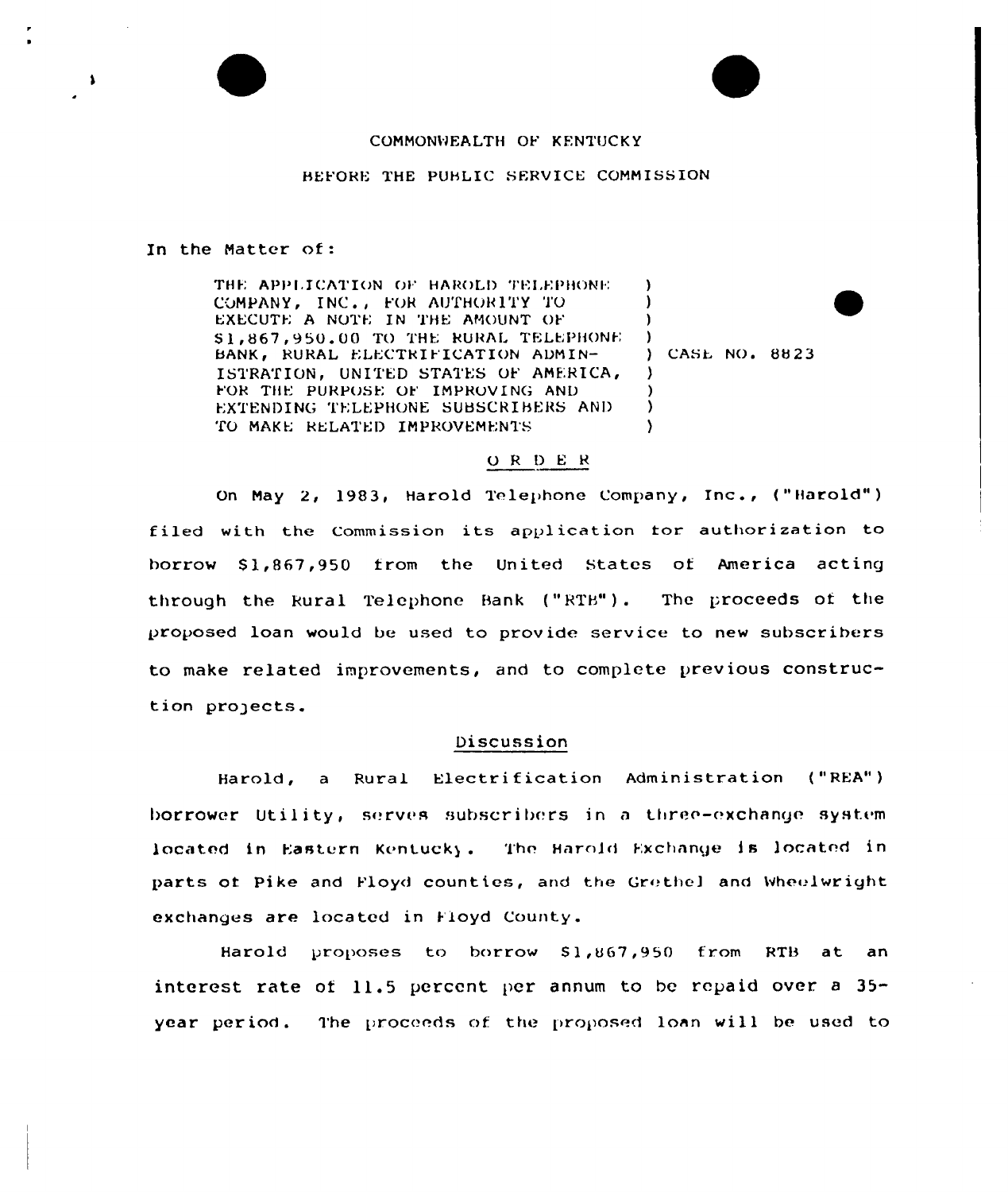complete loan proposals relative to Public Service Commission Case No.  $8294<sup>1</sup>$  dated January 26, 1982, in which the Commission granted authority to borrow \$1,014,190 from REA. The original project required \$2,795,466, but the entire amount was not borrowed at the time because REA was short of loan funds. The proceeds of the proposed loan will also be used to extend services to 755 new subscribers, to provide for contingencies and other system improvements in the Harold Exchange and additions to existing toll and EAS facilities, to invest \$88,950 in Class B stock in RTB, and to cover engineering, legal, and accounting tees and other contingencies.

# Findings and ORDER

The Commission, after consideration of the application and all evidence of record and being advised, is of the opinion and finds that:

(1) A public hearing is not required in this matter since questions related to the proposed construction program have been addressed in the written record, and Harold has stated affirmatively that the approval sought herein will not result in a request for a rate adjustment;

 $\mathbf{1}$ Case No. 8294, In the Matter of Application of Harold Telephone Company, Inc., Floyd County, Kentucky 41635, for authority to execute an amendment to the telephone loan contract and to execute a note in the amount of \$1,014,190 to the Rural Telephone Bank for the purpose of improving and telephone subscribers and to. make related extending improvements.